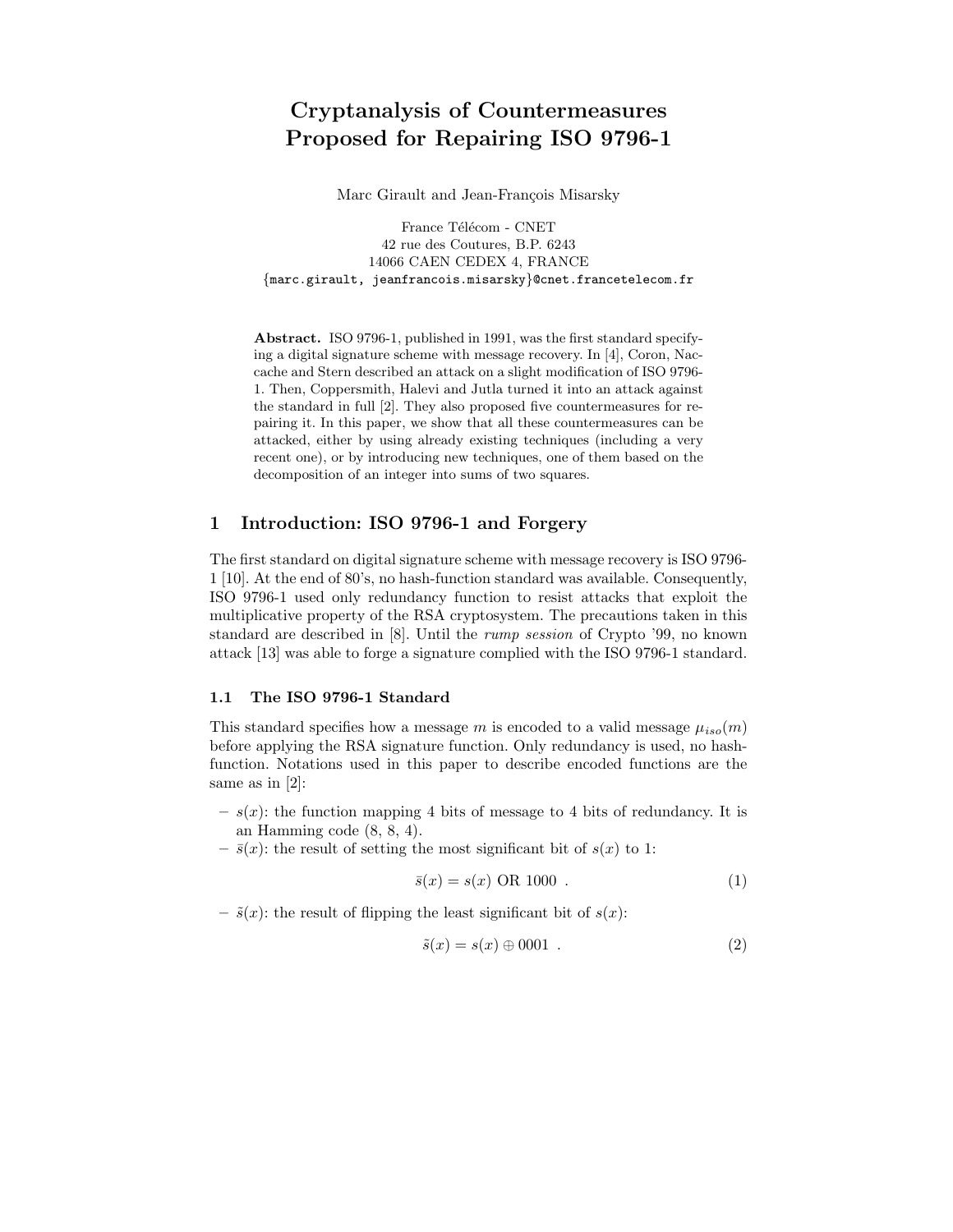When the length of the modulus is  $16z+1$  bits and the length of the message is 8z + 1 bits, the encoding function, or redundancy function  $\mu_{iso}$ , is defined as follows:

$$
\mu_{iso}(m) = \bar{s}(m_{l-1})\tilde{s}(m_{l-2})m_{l-1}m_{l-2}
$$
  
\n
$$
s(m_{l-3})s(m_{l-4})m_{l-3}m_{l-4}
$$
  
\n...  
\n
$$
s(m_3)s(m_2)m_3m_2
$$
  
\n
$$
s(m_1)s(m_0)m_06
$$

### 1.2 Attack Against a Slight Modification of ISO 9796-1

At first, a new strategy of forgery was presented at Crypto '99 by Coron, Naccache and Stern in their paper [4]. They described an attack against a slight modification of ISO 9796-1. Their forgery is possible when the length of the modulus is  $16z + 1$  bits, the length of the message is  $8z + 1$  bits, and the valid message  $\mu(m)$  is defined as follows:

$$
\mu(m) = \bar{s}(m_{l-1})s(m_{l-2})m_{l-1}m_{l-2}
$$
  
\n
$$
s(m_{l-3})s(m_{l-4})m_{l-3}m_{l-4}
$$
  
\n...  
\n
$$
s(m_3)s(m_2)m_3m_2
$$
  
\n
$$
s(m_1)s(m_0)m_06
$$

Remark 1.  $\mu(m) = \mu_{iso}(m)$  except that  $\tilde{s}(m_{l-2})$  is replaced by  $s(m_{l-2})$ .

### 1.3 Attack Against ISO 9796-1 and Countermeasures

At the rump session of Crypto '99, Coppersmith, Halevi and Jutla described a modified version of the attack of Coron, Naccache and Stern to forge a signature of a chosen message when the encoding function  $\mu_{iso}$  of ISO standard is used, i.e. (3). After Crypto conference, they submitted a contribution [2] to "IEEE P1363 research contributions". In their paper, they proposed five possible countermeasures to avoid forgeries. Their solutions avoid Coron-Naccache-Stern-like forgeries, but not all forgeries as we show now.

More precisely, we present various chosen messages attacks against all the five countermeasures, in which the signatures of two (or three) messages chosen by the enemy allow him to forge the signature of another one.

# 2 Massive Mask Changes

Coppersmith, Halevi and Jutla propose three solutions based on the massive mask change technique. In their propositions, they use the same principle of dispersion as in ISO 9796-1.

Remark 2. These three propositions allow message recovery, but nothing notifies the length of the message. In ISO 9796-1 [10], a nibble was modified in order to mark the length of the message.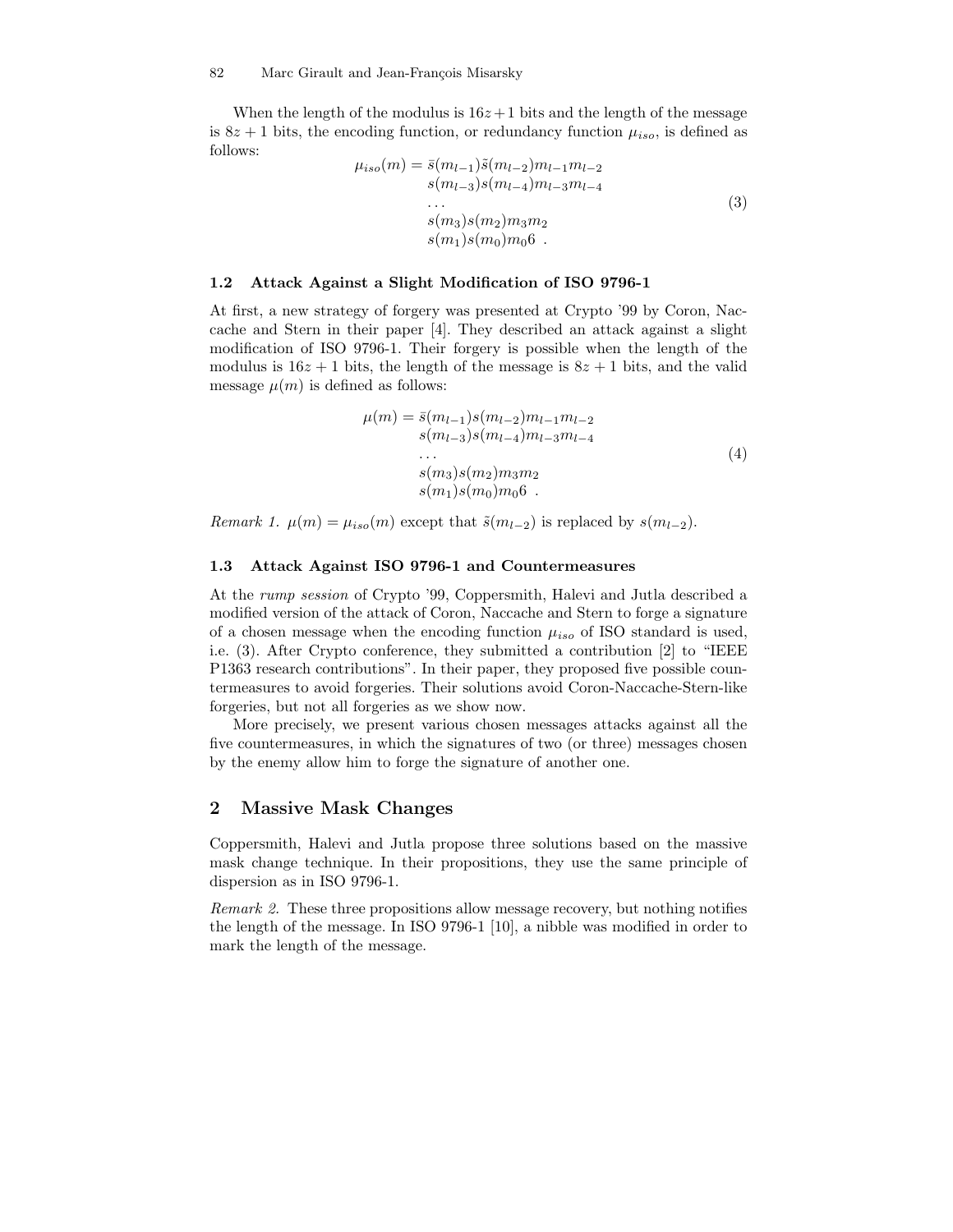### 2.1  $\mu_1$ : Fixed Redundancy

In the first proposition,  $\mu_1$ , only fixed redundancy is used. The *i*'th nibble,  $\pi_i$ in the hexadecimal expansion of the irrational number  $\pi = 3.14159...$ , is used to obtain redundancy. Note that the number of bits of redundancy is half the number of bits of the RSA modulus n.

$$
\mu_1(m) = \pi_{l-1}\pi_{l-2}m_{l-1}m_{l-2}
$$
  
\n
$$
\pi_{l-3}\pi_{l-4}m_{l-3}m_{l-4}
$$
  
\n...  
\n
$$
\pi_1\pi_0m_1m_0
$$
 (5)

The Coron-Naccache-Stern-like forgeries are avoided. But we are at the limit of the efficiency of the forgery described in [12], which allows to find three messages  $m_1, m_2, m_3$  such that  $\mu_1(m_1)\mu_1(m_2) = \mu_1(m_3) \pmod{n}$  and therefore, given signatures of  $m_1$  and  $m_2$ , forge the signature of  $m_3$ . Moreover, the limit of this attack is heuristic. Consequently, the forgery in [12] may be used.

### 2.2  $\mu_2$  and  $\mu_3$ : Irrational Numbers and Exclusive-OR

With  $\mu_2$  and  $\mu_3$ , the attacks based on the Coron-Naccache-Stern forgery [4], [2], are also avoided. In these cases, the *i*'th nibbles,  $\pi_i$  and  $e_i$  in the hexadecimal expansion of the irrational numbers  $\pi = 3.14159...$  and  $e = 2.71828...$  respectively, are used. Moreover, the native redundancy of ISO 9796-1 is present and plays its role to defeat the other forgeries [13].

$$
\mu_2(m) = (\pi_{l-1} \oplus s(m_{l-1}))(\pi_{l-2} \oplus s(m_{l-2}))m_{l-1}m_{l-2}
$$
  
\n
$$
(\pi_{l-3} \oplus s(m_{l-3}))(\pi_{l-4} \oplus s(m_{l-4}))m_{l-3}m_{l-4}
$$
  
\n...  
\n
$$
(\pi_1 \oplus s(m_1))(\pi_0 \oplus s(m_0))m_1m_0
$$
 (6)

$$
\mu_3(m) = (\pi_{l-1} \oplus s(m_{l-1} \oplus e_{l-1}))(\pi_{l-2} \oplus s(m_{l-2} \oplus e_{l-2}))m_{l-1}m_{l-2}
$$
  
\n
$$
(\pi_{l-3} \oplus s(m_{l-3} \oplus e_{l-3}))(\pi_{l-4} \oplus s(m_{l-4} \oplus e_{l-4}))m_{l-3}m_{l-4}
$$
  
\n...  
\n
$$
(\pi_1 \oplus s(m_1 \oplus e_1))(\pi_0 \oplus s(m_0 \oplus e_0))m_1m_0
$$
 (7)

Nevertheless, a new attack by Grieu [6], disclosed in October 1999, can be applied to these functions of redundancy. This attack is originally against the ISO 9796-1 [10], but the principle of this attack can be used to forge a signature when  $\mu_2$  or  $\mu_3$  is the redundancy function in a signature scheme. This forgery is based on the multiplicative property of the RSA cryptosystem and, for any public exponent, the forged signature of a message is obtained from the signature of three other messages. This attack is computationally inexpensive and works for modulus of 16*z*,  $16z \pm 1$ , or  $16z \pm 2$  bits.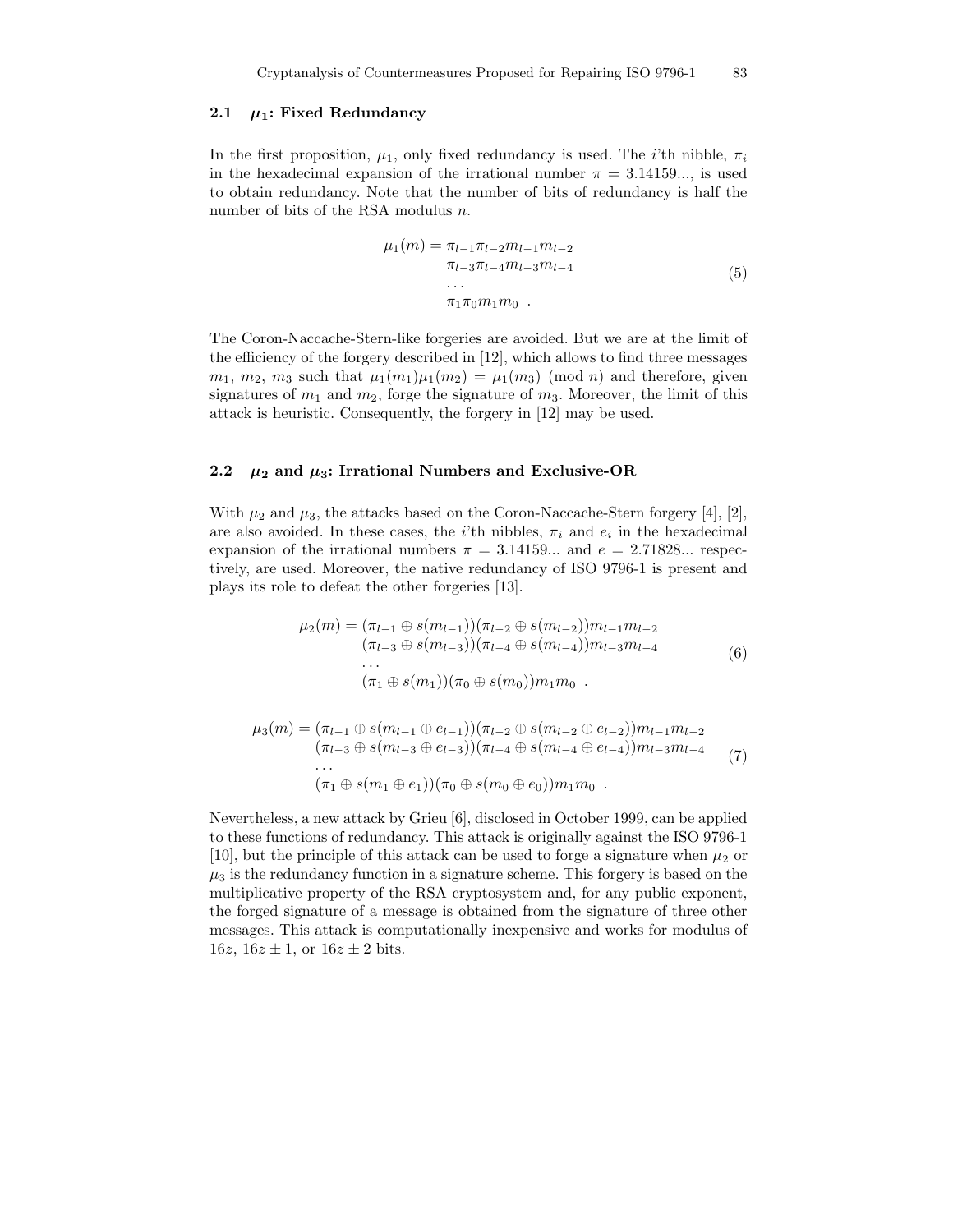# 3 Length Expanding Encoding:  $\mu_4$

The encoded function  $\mu_4$  involves encoding the message m into a string longer than the modulus  $n$ . This solution does not have the property of message recovery. Two constants  $c_0$  and  $c_1$  are fixed, each half the length of the modulus n. The message  $m$  is also half the length of the modulus. The redundancy function  $\mu_4$  is defined<sup>1</sup> as follows :

$$
\mu_4(m) = (m + c_0)||(m + c_1)||m . \tag{8}
$$

We can easily write  $\mu_4$  as an affine function:

$$
\mu_4(m) = (m + c_0)||(m + c_1)||m \n= (m + c_0)2^{\alpha} + (m + c_1)2^{\beta} + m \n= m(2^{\alpha} + 2^{\beta} + 1) + c_0 2^{\alpha} + c_1 2^{\beta} \n= m\omega + a
$$
\n(9)

We are at the limit of the efficiency of the forgery described in [5] against signature scheme with an affine function of redundancy. This forgery allows to find three messages  $m_1$ ,  $m_2$ ,  $m_3$  such that  $\mu_4(m_1)\mu_4(m_2) = \mu_4(m_3) \pmod{n}$  and therefore, given signatures of  $m_1$  and  $m_2$ , forge the signature of  $m_3$ . Moreover, the limit of this attack is heuristic. Consequently, the forgery in [5] may be used.

# 4 Encoding via Squaring:  $\mu_5$

The redundancy function  $\mu_5$  is defined as follows :

$$
\mu_5(m) = m^2 + \delta \tag{10}
$$

where  $\delta$  is a fixed random constant of about the same size as the RSA modulus  $n$  and the message  $m$  is less than the square root of the modulus  $n$ . We present two forgeries when  $\mu_5$  is used.

**First forgery**<sup>2</sup>: Forges the signature of the message  $(m_1m_2 + \delta \pmod{n})$  with the signatures of  $m_1$  and  $m_2$  such that:

$$
m_2 = m_1 + 1 \tag{11}
$$

**Second forgery:** Forges the signature of a message in the set  $\{x, y, z, t\}$  when we can write  $A = 2(n - \delta)$  as at least two different sums of two squares:

$$
A = x2 + y2 = z2 + t2 \quad (x, y) \neq (z, t) \text{ and } (y, x) \neq (z, t) \tag{12}
$$

 $<sup>1</sup>$  The symbol  $\parallel$  denotes the concatenation of two strings.</sup>

<sup>2</sup> Discovered independently by D. Naccache.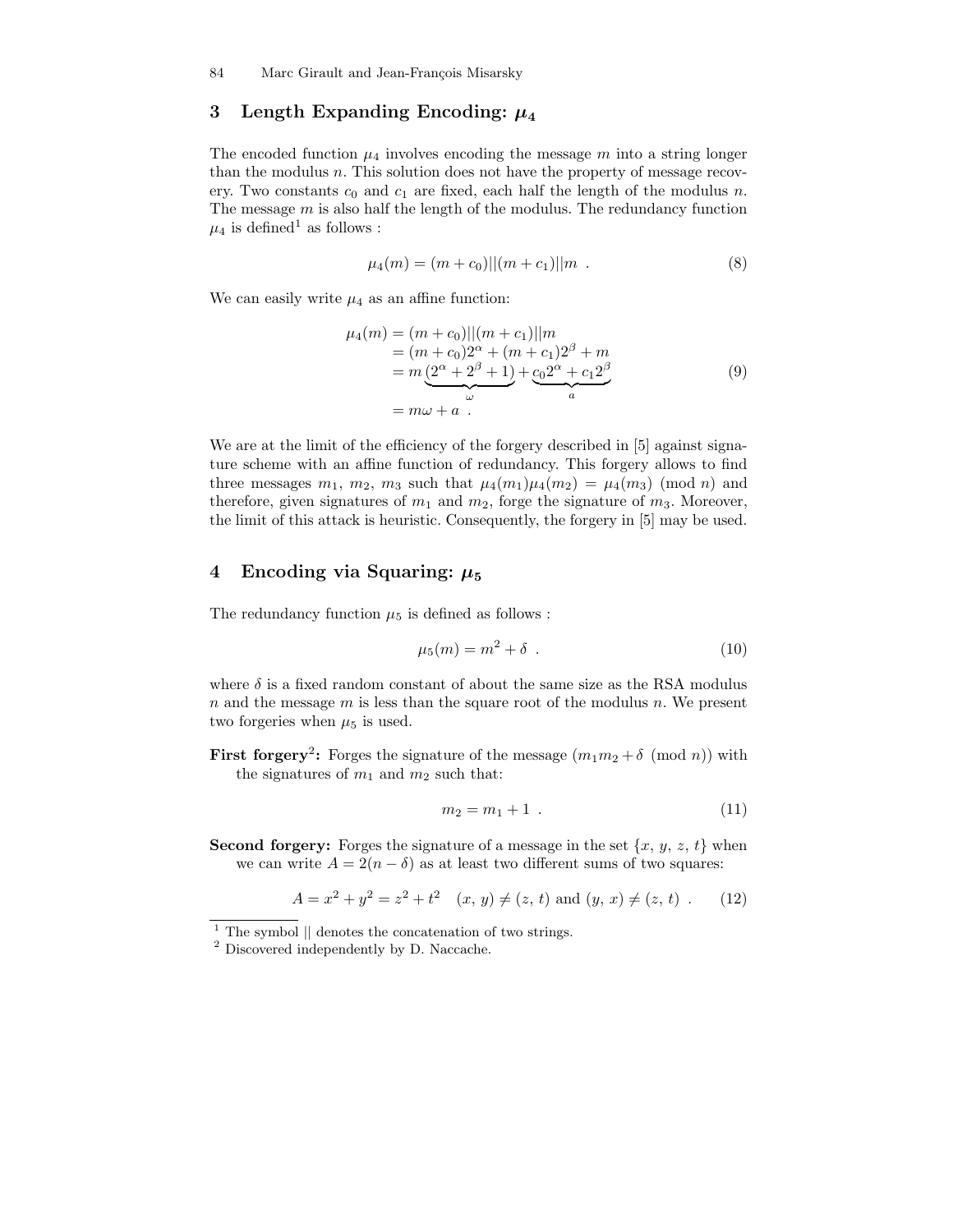### 4.1 First Forgery

Let  $m_1$  and  $m_2$  be two messages such that :

$$
m_2 = m_1 + 1 \tag{13}
$$

Then we have :

$$
\mu_5(m_1)\mu_5(m_2) = (m_1^2 + \delta)(m_2^2 + \delta)
$$
  
\n
$$
= (m_1m_2)^2 + \delta(m_1^2 + m_2^2) + \delta^2
$$
  
\n
$$
= (m_1m_2 + \delta)^2 - 2m_1m_2\delta + \delta(m_1^2 + m_2^2)
$$
  
\n
$$
= (m_1m_2 + \delta)^2 + \delta(m_1^2 - 2m_1m_2 + m_2^2)
$$
  
\n
$$
= (m_1m_2 + \delta)^2 + \delta\left(\frac{m_1 - m_2}{1}\right)^2
$$
  
\n
$$
= \mu_5(m_1m_2 + \delta)
$$
  
\n
$$
= \mu_5(m_1m_2 + \delta \pmod{n} \pmod{n} .
$$

Now, we can find  $m_1$  and  $m_2$  s.t.  $m_1m_2 + \delta \pmod{n}$  is less than  $\sqrt{n}$  by choosing m<sub>1</sub> close enough to  $\sqrt{n-\delta}$ . More precisely, let  $m_1 = \sqrt{n-\delta} + \theta$  such that  $\theta \in \left[-\frac{1}{2}, \frac{1}{2}\right]$ . Then :

$$
m_1 m_2 + \delta = m_1(m_1 + 1) + \delta
$$
  
=  $m_1^2 + m_1 + \delta$   
=  $(\sqrt{n - \delta} + \theta)^2 + (\sqrt{n - \delta} + \theta) + \delta$   
=  $(2\theta + 1)\sqrt{n - \delta} + \theta(\theta + 1) \pmod{n}$ . (15)

and will be certainly (resp. possibly) smaller than  $\sqrt{n}$  if  $\theta \in \left[-\frac{1}{2}, 0\right]$  (resp. if  $\theta \in \left]0, \frac{1}{2}\right]$ ). Of course, other values of  $m_1$  and  $m_2$  can be suitable, depending on the value of  $\sqrt{n-\delta}$ . Moreover, one can choose a large value for  $\theta$  as long as  $m_1m_2 + \delta \pmod{n}$  is less than  $\sqrt{n}$ .

### 4.2 Second Forgery

The second forgery uses the fact that many integers can be written as sums of two squares in (at least) two different ways. This will be applied to various values of  $A = 2(n - \delta)$ , where *n* is a RSA modulus. Roughly speaking, if we can write:

$$
A = x2 + y2 = z2 + t2, (x, y) and (y, x) \neq (z, t)
$$
 (16)

then it comes (see (25)):

$$
\mu_5(x)\mu_5(z) = \mu_5(y)\mu_5(t) \pmod{n} . \tag{17}
$$

and the signature of any message in the set  $\{x, y, z, t\}$  can be deduced from the signatures of the three other ones. To do that, we first need to recall some basic results from (computational) number theory.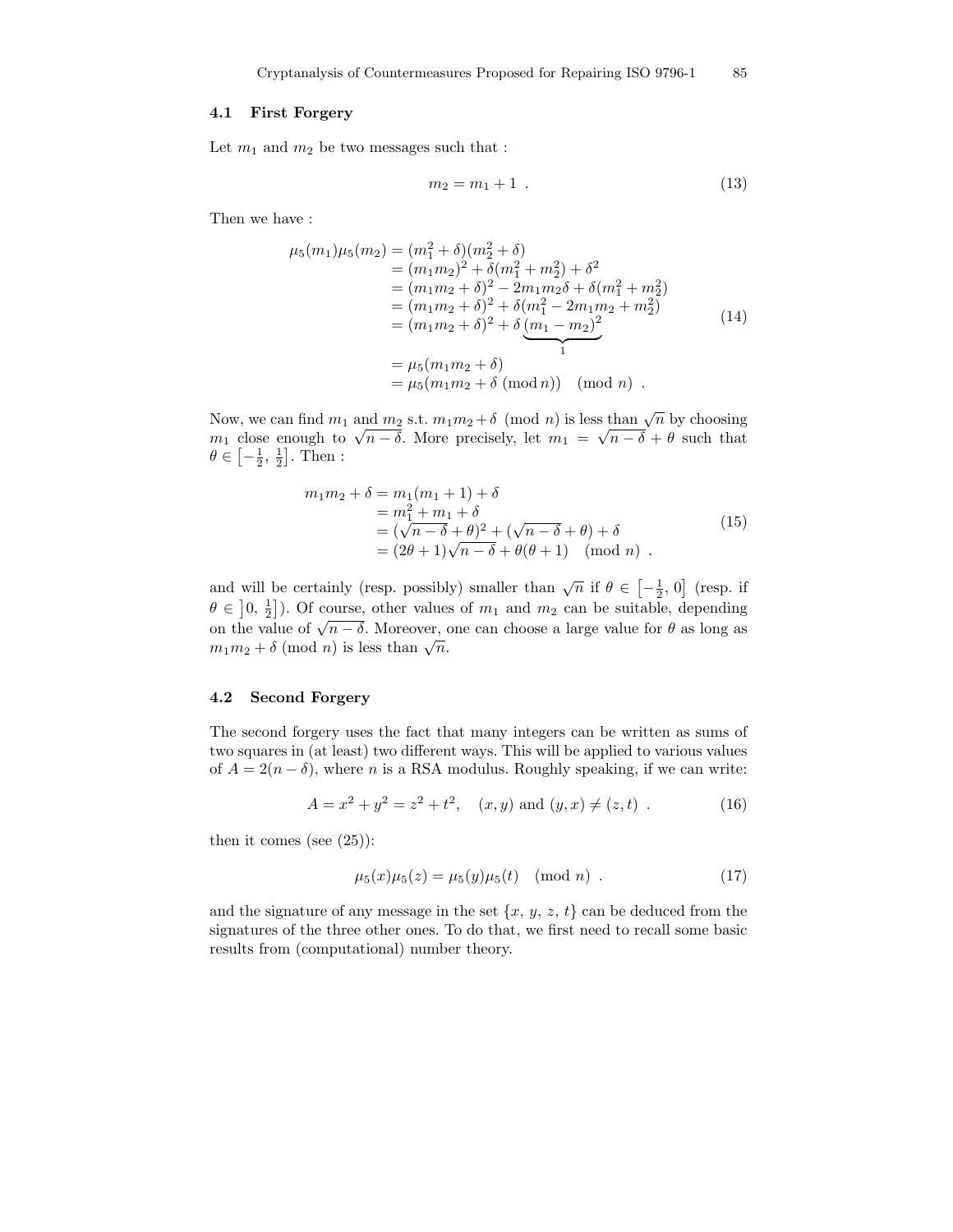The sum of two squares in two ways. In  $17<sup>th</sup>$  century, Fermat proved that every prime p such that  $p = 1 \pmod{4}$  has a unique decomposition as a sum of two squares and, more generally, that an integer  $n$  has such a decomposition if and only if all its prime factors such that  $p = 3 \pmod{4}$  have even exponents in the factorization of  $n$ . In the latter case, the number of essentially different decompositions<sup>3</sup> is  $2^{k-1}$ , where k is the number of primes such that  $p = 1$ (mod 4) [9]. Here, we will be specially interested in the case  $k \geq 2$ .

Remark 3. (Gauss) If a number n can be written as a sum of squares then n has  $\prod_i(e_i+1)$  $\frac{(e_i+1)}{2}$  representations<sup>4</sup> [7, section 182] where the  $e_i$  are the powers of the prime factors  $p_i$  of n such that  $p_i = 1 \pmod{4}$ .

Diophante's identities are crucial in the proof of these theorems. We recall them:

$$
(a2 + b2)(c2 + d2) = (ac - bd)2 + (bc + ad)2 = e12 + f12= (ac + bd)2 + (bc - ad)2 = e22 + f22.
$$
 (18)

They show that the product of two sums of two squares is still the sum of two squares, and in two different ways (see example 1). There is an exception to the latter statement: if one of the initial sums is equal to  $2 (= 1^2 + 1^2)$ , then the two identities become only one, and the decomposition remains the same (see example 2).

Example 1.

$$
13.17 = (22 + 32)(42 + 12)
$$
  
= (2.4 - 3.1)<sup>2</sup> + (3.4 + 2.1)<sup>2</sup> = 5<sup>2</sup> + 14<sup>2</sup>  
= (2.4 + 3.1)<sup>2</sup> + (3.4 - 2.1)<sup>2</sup> = 11<sup>2</sup> + 10<sup>2</sup>. (19)

Example 2.

$$
2.13 = (12 + 12)(22 + 32)
$$
  
= (1.2 - 1.3)<sup>2</sup> + (1.2 + 1.3)<sup>2</sup> = 1<sup>2</sup> + 5<sup>2</sup>  
= (1.2 + 1.3)<sup>2</sup> + (1.2 - 1.3)<sup>2</sup> = 5<sup>2</sup> + 1<sup>2</sup>. (20)

Now, the point is to make, when existing, these decompositions efficient. In 1908, Cornacchia [3] showed how to use Euclid's algorithm to find the decomposition of a prime p equal to 1 modulo 4 [1, pages 34-35], [15]. It can be briefly described as follows: find a square root  $z$  of  $-1$  modulo  $p$ , then apply Euclid's algorithm to p and z, until the remainder x is smaller than  $\sqrt{p}$ . Then it can be proven that  $p - x^2$  is a square  $y^2$  and we have:  $p = x^2 + y^2$ .

Finally, it is trivial to remark that the product of a square and of a sum of two squares is still a sum of two squares:

$$
C2(x2 + y2) = (Cx)2 + (Cy)2
$$
 (21)

<sup>&</sup>lt;sup>3</sup>  $n = a^2 + b^2$  with  $gcd(a, b) = 1$  and  $(a, b) \in \mathbb{N}^* \times \mathbb{N}^*$ . <sup>4</sup>  $n = a^2 + b^2$  with  $(a, b) \in \mathbb{N} \times \mathbb{N}$ .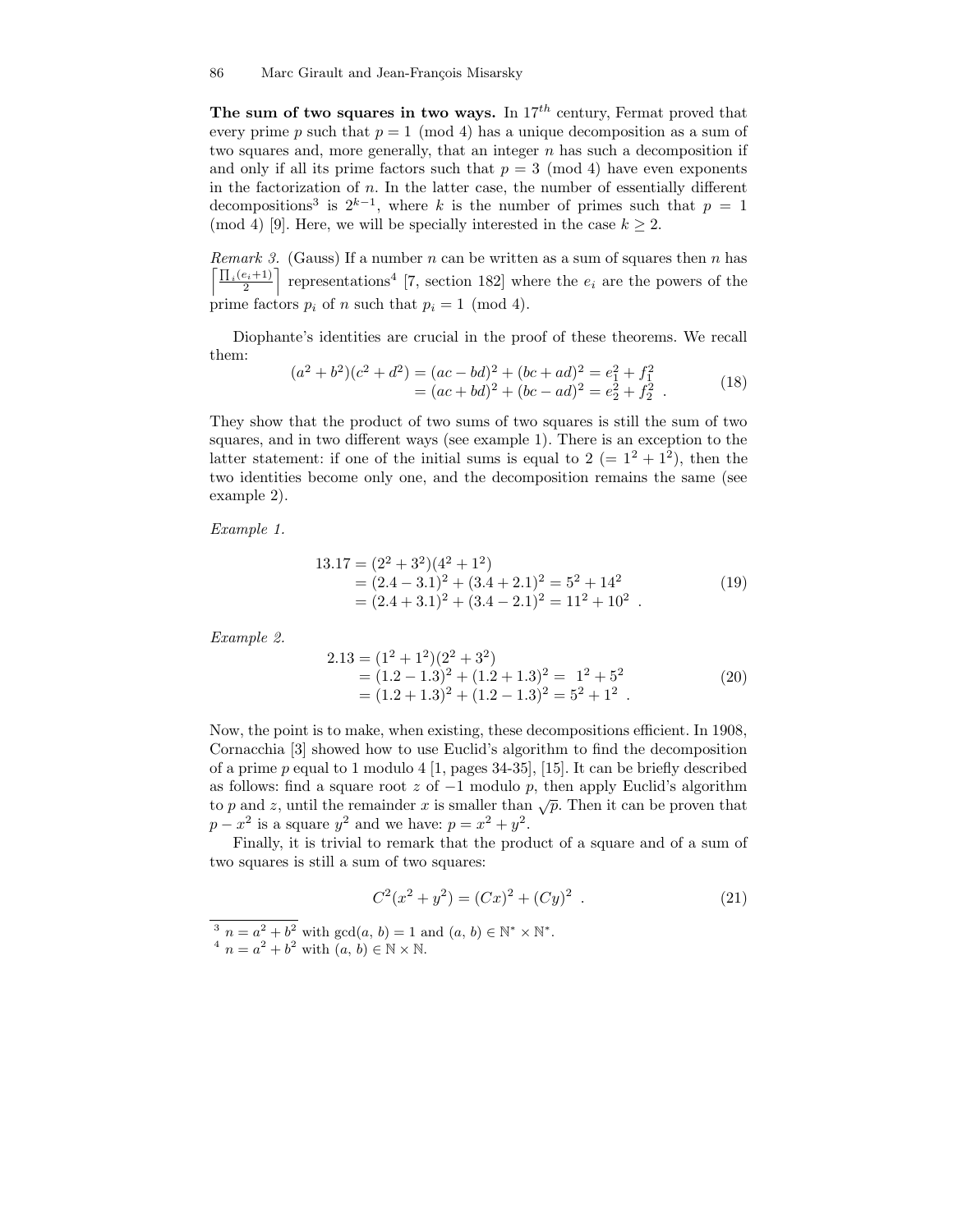As a consequence of all these facts, if we can write  $A = 2(n - \delta)$  as a product in the form:

$$
C^2 \prod_{i=1}^k p_i \quad \text{or} \quad 2C^2 \prod_{i=1}^k p_i \tag{22}
$$

where the  $p_i$  are equal to 1 modulo 4 and  $k \geq 2$ , then, by applying Cornacchia's algorithm to the  $p_i$  and applying Diophante's identities to its outputs, we will obtain at least  $2^{k-1}$  different decompositions of A in sums of two squares.

Example 3.  $n = 493 = 17.29$  and  $\delta = 272$ . Then  $A = 2(n - \delta) = 2.13.17$ . We have  $13 = 2^2 + 3^2$ ,  $17 = 4^2 + 1^2$ . And, by applying Diophante's identities:

$$
A = 2(52 + 142) = (12 + 12)(52 + 142) = 92 + 192
$$
  
= 2(11<sup>2</sup> + 10<sup>2</sup>) = (1<sup>2</sup> + 1<sup>2</sup>)(11<sup>2</sup> + 10<sup>2</sup>) = 1<sup>2</sup> + 21<sup>2</sup> . (23)

If we cannot write  $A$  as such a product, either because its factorization reveals a prime equal to 3 mod 4 with an odd exponent, or reveals only one prime equal to 1 modulo 4, or simply because we failed in factorizing  $n - \delta$ , then we have to try again with another value of n. This leads to the following forgery method.

### Forgery.

**Step 1:** Try different moduli  $n$  until obtaining:

$$
A = x2 + y2 \t x, y, z, t < \sqrt{n}
$$
  
= z<sup>2</sup> + t<sup>2</sup> (x, y)  $\neq$  (z, t) and (y, x)  $\neq$  (z, t). (24)

**Step 2:** Obtain the signature of 3 messages in the set  $\{x, y, z, t\}$ .

Step 3: Use the following relation to compute the signature of the remaining message:

$$
\mu_5(x)\mu_5(z) = (x^2 + \delta)(z^2 + \delta) \n= (A - y^2 + \delta)(A - t^2 + \delta) \n= (-y^2 - \delta)(-t^2 - \delta) \n= (y^2 + \delta)(t^2 + \delta) \n= \mu_5(y)\mu_5(t) \quad (\text{mod } n) .
$$
\n(25)

Example 4.  $n = 493 = 17.29$  and  $\delta = 272$ . Then  $A = 9^2 + 19^2 = 1^2 + 21^2$  (see example 3).

$$
\mu_5(9)\mu_5(1) = (9^2 + 272)(1^2 + 272)
$$
  
= 234 \t(mod 493). \t(26)

And,

$$
\mu_5(19)\mu_5(21) = (19^2 + 272)(21^2 + 272)
$$
  
= 234 \t(mod 493). \t(27)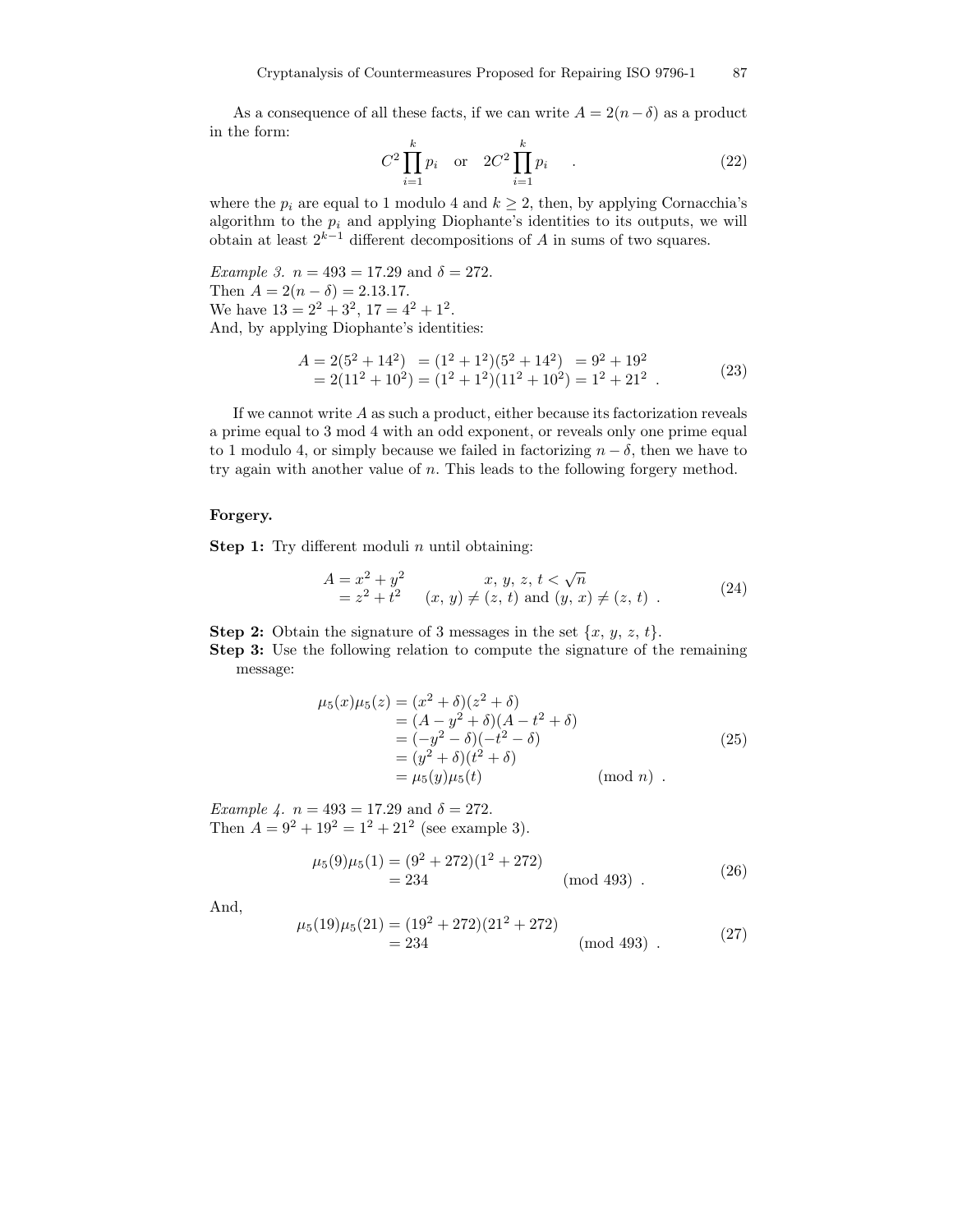Remark 4. The attack can be extended to  $A = 3n - 2\delta$ , if  $\delta > \frac{n}{2}$  (if not, A will be too large and some elements in the set  $\{x, y, z, t\}$  will be greater than  $\sqrt{n}$ ).

Example 5. We try our attack on the signature scheme where the RSA-modulus is the modulus specified in the Annex A of ISO 9796-1 [10]. All values in this example are in hexadecimal.

|       | BA09106C 754EB6FE BBC21479 9FF1B8DE                    | (28) |
|-------|--------------------------------------------------------|------|
|       | 1B4CBB7A 7A782B15 7C1BC152 90A1A3AB                    |      |
|       |                                                        |      |
| $q =$ | 1 6046EB39 E03BEAB6 21D03C08 B8AE6B66                  | (29) |
|       | CFF955B6 4B4F48B7 EE152A32 6BF8CB25                    |      |
|       |                                                        |      |
| $n =$ | 1 00000000 00000000 00000000 00000000                  |      |
|       | BBA2D15D BB303C8A 21C5EBBC BAE52B71                    |      |
|       | 25087920 DD7CDF35 8EA119FD 66FB0640                    | (30) |
|       | 12EC8CE6 92F0A0B8 E8321B04 1ACD40B7                    |      |
|       | land can start of thems the same star could machine in |      |

Let  $\delta$  a random constant of about the same size as the modulus n:

| $\delta =$ | FFE3B564 AOCB8C6C 6585C9CF A1CFC64B |      |
|------------|-------------------------------------|------|
|            | 64B0C0F9 6CE980F5 ACC276C1 13045D1D |      |
|            | 05B1D218 D58C7D32 2387A305 9547EC31 | (31) |
|            | CF62CA5D 8C316F99 24B7F2C1 8A873FAF |      |

Compute the factorization of A:

$$
A = 2(n - \delta)
$$
  
= 2.2F9.2F9D10D.  
200000011<sup>2</sup>.3FE9820B7AEGD<sup>5</sup>.  
3385F065A24DB4467E066FBBD577A0CGF6D119 (32)

With the Cornacchia algorithm and by applying the Diophante's identities we obtain 72 couples of values  $(a_i, b_i)$  such that  $a_i^2 + b_i^2 = A$ . And all these values are less than  $\sqrt{n}$ . We give 4 couples as examples:

| $a_1 = 10F26AC8379A51978F6D6E3E17461ED9$<br>1642DE79 C90D14D5 923190C6 DOAOEB<br>$b_1 = 78599149$ C677F865 48F58E83 DA99C194<br>9F653DBD FAEA8B8C 02BCDD8D 04F7F5B     | (33) |
|------------------------------------------------------------------------------------------------------------------------------------------------------------------------|------|
| $a_2 = 15$ CCECF3 6BC80743 296A7F88 78FFC0E2<br>D509B3C9 B1EA0B53 8FE5036E B23E93<br>$b_2 = 7858C944$ CDCA3E18 0B0477F2 C6728C54<br>BC4ADCD1 17361A46 2C0D7267 8661173 | (34) |
| $a_3 = 274$ AEA5B 8289F65F 2C849CA7 DA69F691<br>15430C53 4EA3101F ACF6B8A8 673DDF<br>$b_3 = 78545894$ 164142A8 FC5E800A 3DAC3705<br>BBAD4B7C 46AE5A24 1B4D5830 E9FC137 | (35) |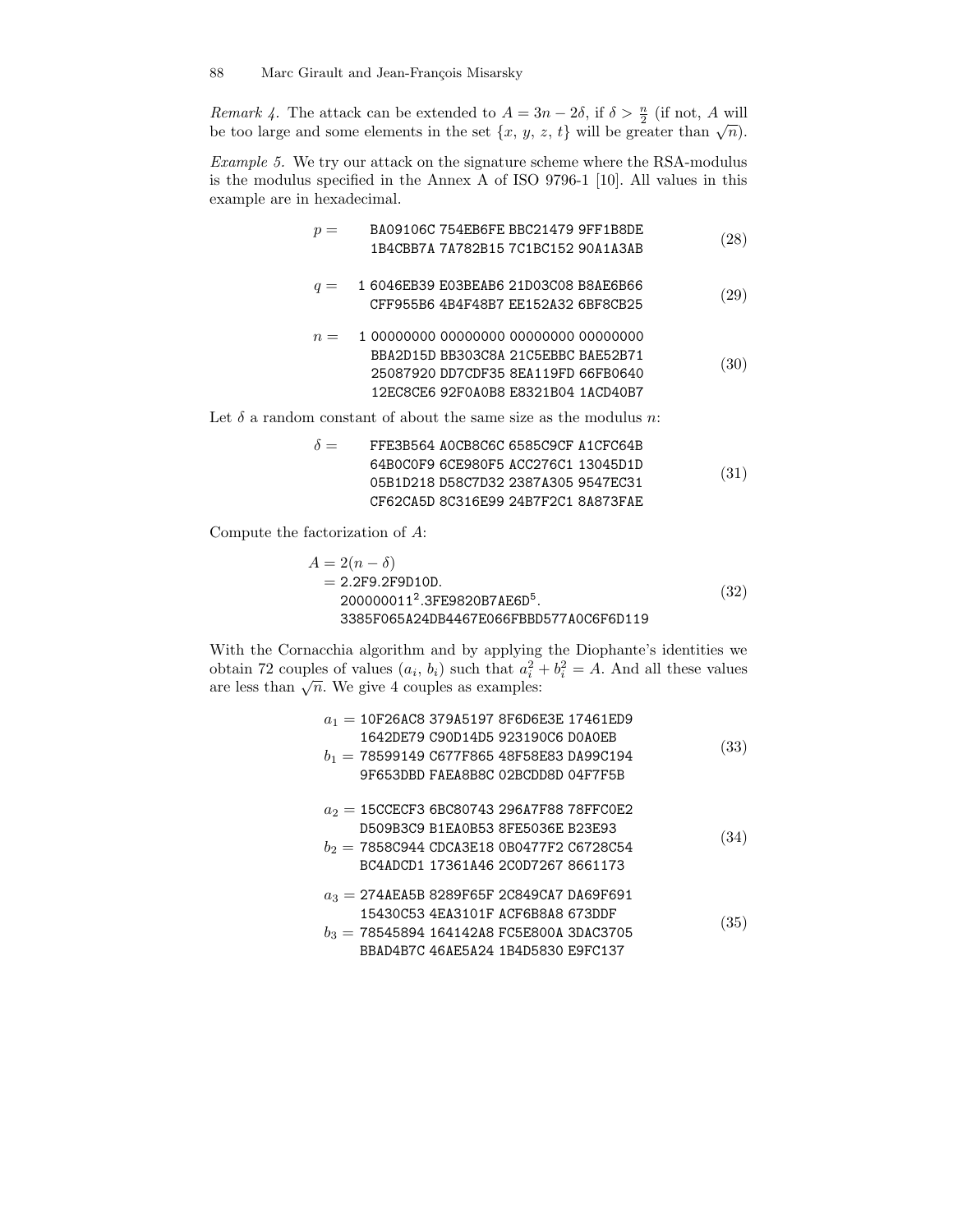$$
a_4 = \text{4CESCD96 B9920AB2 O75E197C 564950E1}
$$
\n
$$
18BA416D 9FEC2BDF 5BE6BBEF C18F45
$$
\n
$$
b_4 = 78422D6B ED414DAD 9BE47D08 F2CF8EF8\nD742C8E5 C0440C45 F2B3300E B3E4A75
$$
\n
$$
(36)
$$

## 5 Conclusion

We have shown that all the countermeasures described in "ISO 9796 and the new forgery strategy (Working Draft)" [2] by Coppersmith, Halevi and Jutla can be attacked. For two propositions, we use previous forgeries presented at Eurocrypt '97 and Crypto '97. For the propositions two and three,  $\mu_2$  and  $\mu_3$ , a recent attack is used. Moreover, we present two new ways to forge a signature when the last proposition is used.

Our contribution on the cryptanalysis of signature schemes with redundancy, after De Jonge-Chaum [11], Girault-Misarsky [5], Misarsky [12], Coron-Naccache-Stern [4] and Coppersmith-Halevi-Jutla [2] shows that is very difficult to define this kind of scheme. But, perhaps it is a good challenge for a year with a high level of redundancy (three zeroes) such as the year 2000.

### 6 Acknowledgements

We are grateful to Jean-Louis Nicolas for pointing out Cornacchia's algorithm to us and to Yves Hellegouarch for results picked out from his nice Invitation aux mathématiques de Fermat-Wiles [9].

# References

- 1. Cohen, H.: A Course in Computational Algebraic Number Theory. Graduate Texts in Mathematics 138 Springer-Verlag (1995)
- 2. Coppersmith, D., Halevi, S., Jutla, C.: ISO 9796-1 and the new forgery strategy (Working Draft). Research Contribution to P1363 (1999) http://grouper.ieee.org/groups/1363/contrib.html
- 3. Cornacc hia, G.: Su di un metodo per la risoluzione in numeri unteri dell' equazione  $\sum_{h=0}^{n} C_h x^{n-h} y^h = P$ . Giornale di Matematiche di Battaglini 46 (1908) 33–90
- 4. Coron, J.-S., Naccache, D., Stern, J. P.: On the Security of RSA Padding. Advances in Cryptology - Crypto '99 - Lecture Notes in Computer Science 1666 Springer-Verlag (1999) 1–18
- 5. Girault, M., Misarsky, J.-F.: Selective Forgery of RSA Signatures Using Redundancy. Advances in Cryptology - Eurocrypt '97 - Lecture Notes in Computer Science 1233 Springer-Verlag (1997) 495–507
- 6. Grieu, F.: A Chosen Messages Attack on ISO/IEC 9796-1 Signature Scheme. Advances in Cryptology - Eurocrypt 2000 - Lecture Notes in Computer Science 1807 Springer-Verlag (2000) ??–?? (this volume)
- 7. Gauss, C.F.: Disquisitiones Arithmeticae. Reissue Edition Springer-Verlag (1986)